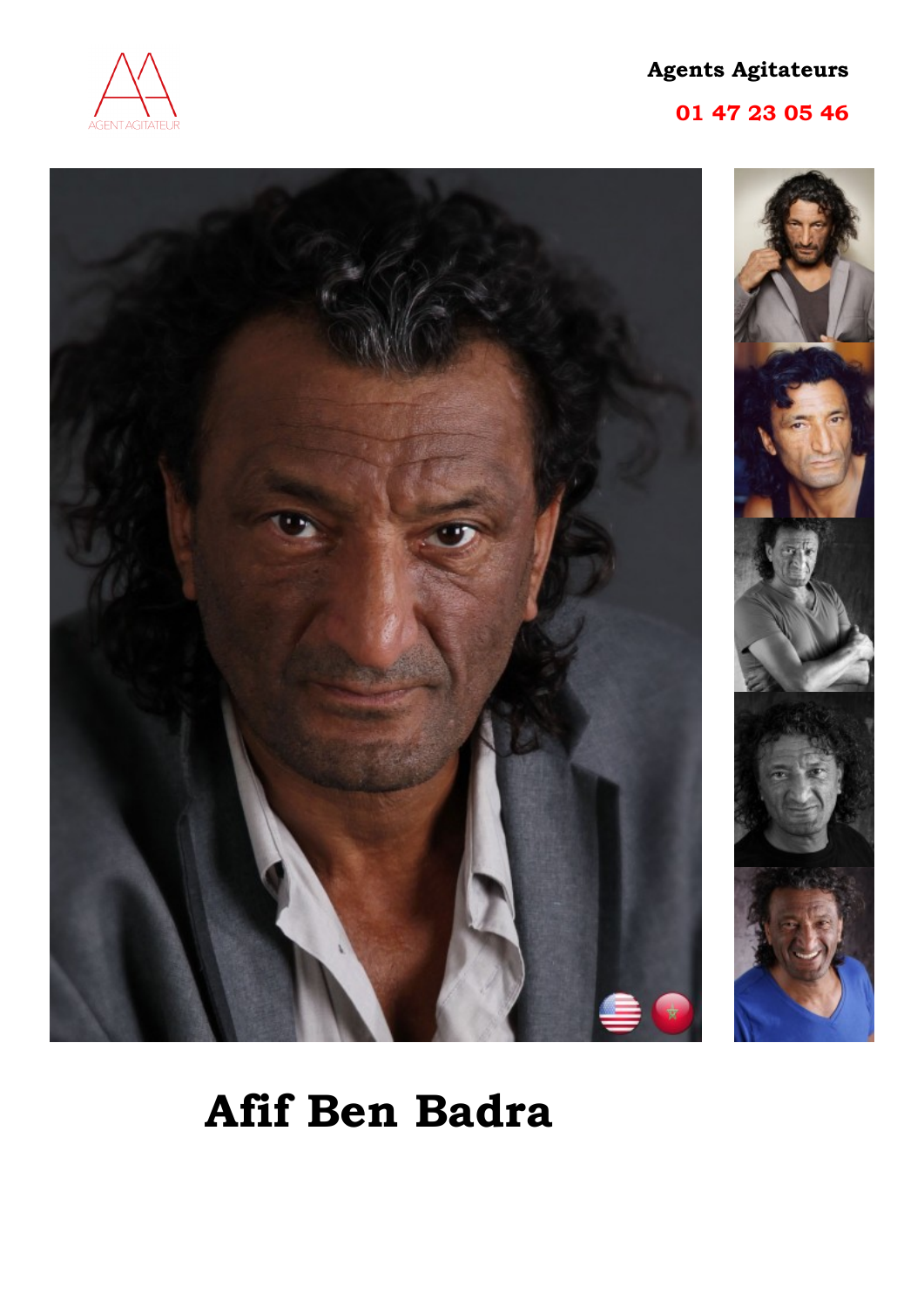

**01 47 23 05 46**

# **Agent**

Anne LAFORESTRIE: [anne@agentagitateur.com](mailto:anne@agentagitateur.com)

# **Assistant Agent**

Charlotte PEUCHOT: [charlotte@agentagitateur.com](mailto:charlotte@agentagitateur.com)

### **FILM**

2022 **IO CAPTAIN** Dir: Matteo GARRONE 2016

**CROC-BLANC** Dir : Alexandre ESPIGARES **L'ECOLE BUISSONIERE** Réal : Nicolas VANIER **MERRICK** Dir : Benjamin DIOURIS **GRIMSBY** Dir : Louis LETERRIER

2015 **THE MOUTAIN AND THE STONE** Dir : Joseph RUBEN

2012 **LE CONFRERIE DES LARMES** Dir : Jean-Baptiste ANDREA **NO HABLO AMERICAN** Dir : David PERRAULT **INTERSECTION** Dir : David MARCONI

2011 **UN P'TIT GARS DE MENILMONTANT** Dir : Alain MINIER **LE GUETTEUR** Dir : Michele PLACIDO

2010 **SHERLOCK HOLMES 2** Dir : Guy RITCHIE **COLOMBIANA**  Dir : Olivier MEGATON

2007 **L'INSTINCT DE MORT (MESRINE)** Dir : Jean-François RICHET **SKATE OR DIE** Dir : Miguel COURTOIS

2006 **10 000 BC** Dir : Roland EMMERICH - lead role

2005 **TRUANDS**  Dir : Frédéric SCHOENDOERFFER **JACQUOU LE CROQUANT** Dir : Laurent BOUTONNAT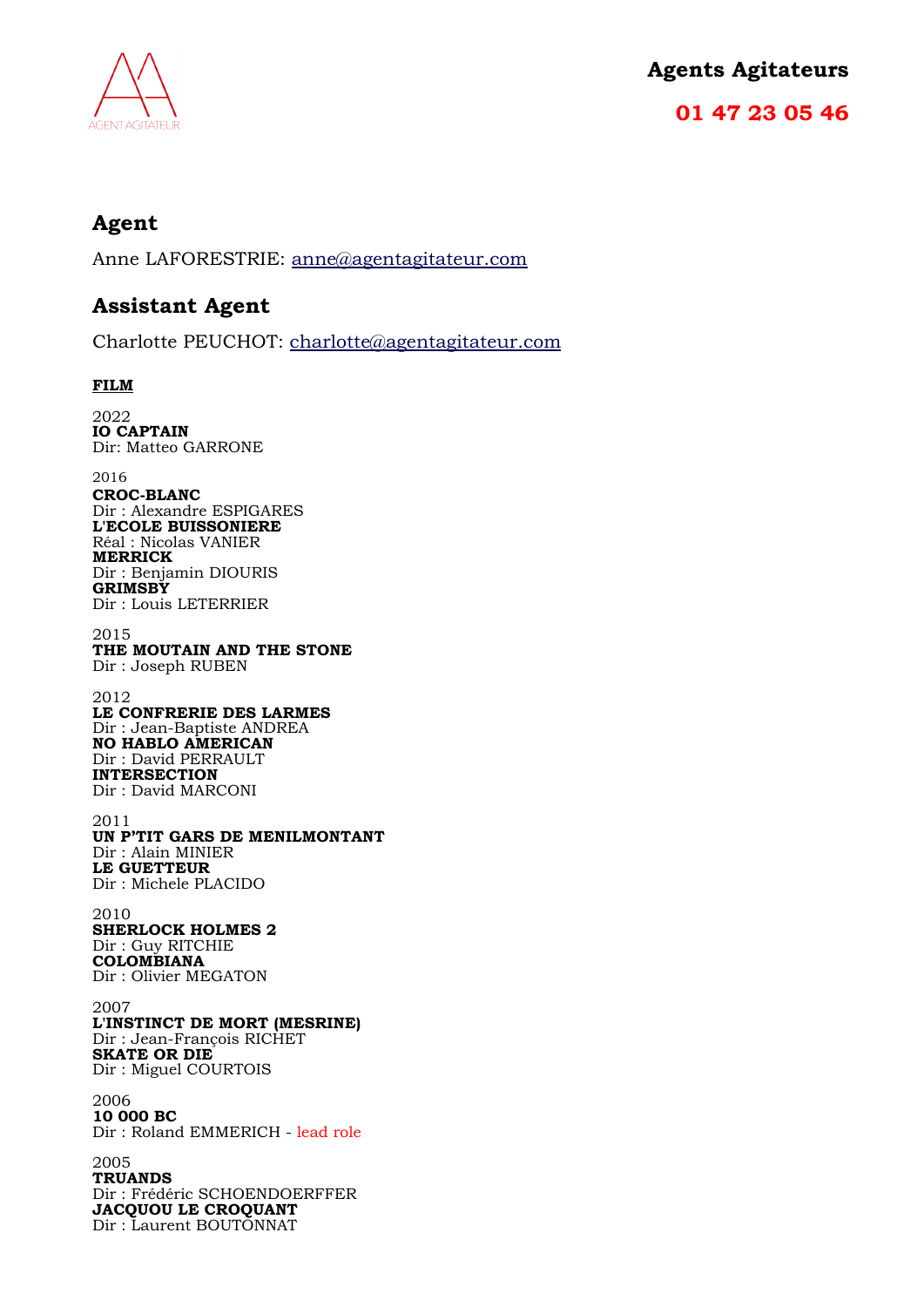

## **01 47 23 05 46**

2004 **IL NE FAUT JURER... DE RIEN !** Dir : Eric CYVANIAN

2003 **SAN ANTONIO** Dir : Frédéric AUBURTIN **KISS OF THE DRAGON**  Dir : Chris NAHON **CHAOS** Dir : Colline SERRAULT **JEANNE D'ARC** Dir : Luc BESSON **IL CUORE E LA SPADA** Dir : Fabrizio COSTA **DOBERMAN**  Dir : Yann KOUNEN

#### **SHORT-FILM**

2015 **LA NUIT EST FAITE POUR DORMIR** Dir : Adrien COSTELLO **WESTERN**  Dir : Laurent THOMAS and Eric ATLAN

#### **COMMERCIALS**

**LE LIVRE MAGIQUE D'ANATOLE**  Dir : Leclerc / Michel HASSINI **CAP'TAIN CHOC**  Dir : Yann KOUNEN

#### **TELEVISION**

2022 **LES INVISIBLES - season 02** Dir: Chris BRIANT

2020 **ROZ'NOIRE** - pilote Dir: Mbaye Cheikh OMARD

2019 - 2020 **PLUS BELLE LA VIE**

2017 **HOLLYWEED** Dir : Laurent de VISMES **CAPITAINE MARLEAU** Dir : Josée DAYAN

2014 **TRANSPORTOR - SEASON 2 EP "BEACON OF HOPE"** Dir : Erik CANVEL

2013 **LASCARS - SEASON 2** Dir : Bathélémy GROSSMANN

2011

**AU NOM D'ATHENES** Dir : Fabrice HOURLIER

2009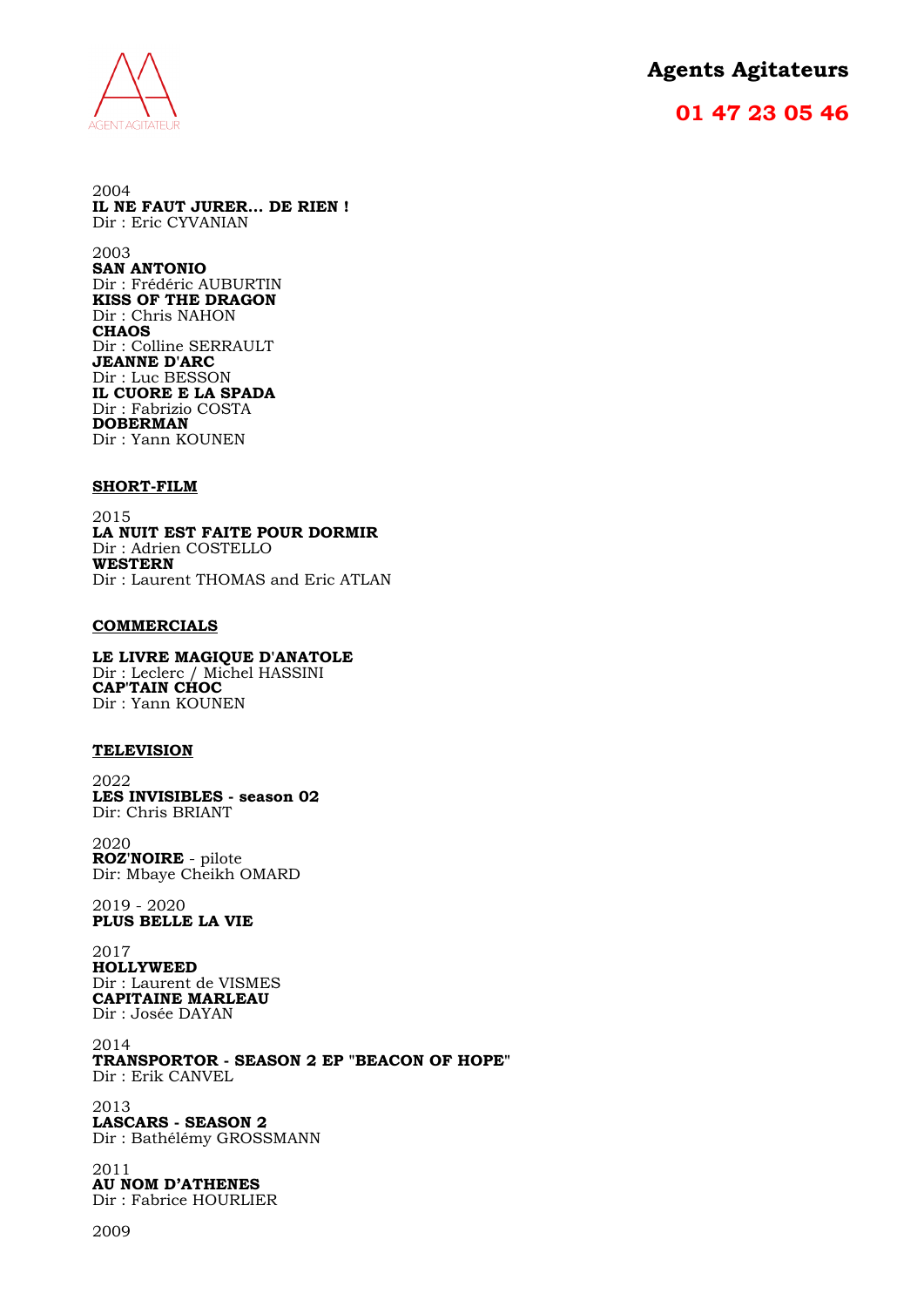

## **01 47 23 05 46**

**BRAQUO** Dir : Olivier MARCHAL

2007 **UNE LUMIERE DANS LA NUIT**  Dir : Olivier GUIGNARD **ALI BABA**  Dir : Pierre AKNINE

2005 **LES BLEUS** Dir : Alain TASMA **LYCEE CORBIERE** Dir : Vincenzo MARANO **RICK HUNTER HIGHLANDER** Dir : Adrian PAUL

#### **THEATRE**

**FUSION** Charles Ifrah Horse training routine at Cirque d'Hiver

**LE GRAND CARROUSEL** (Opéra Baroque) Jean-Philippe DELAVAUX Brussels

#### **SALON DU CHEVAL**

opening night with the company " Caracole "in Paris American Film Festival of Deauville (Premiere of " Masque de Zorro ")

**LES MEDIEVALES** 

Yvan Chiffre - Carcassonne

**POCAHONTAS** Musical Comedy at Disney Land Paris

**BUFFALO BILL WILD WEST SHOW**

Show Diner at Disney Land Paris

#### **CABARET**

**MOULIN ROUGE** ( Arabic tableau ) André Cagnard - Paris

**LIDO** (Futuristic tableau) - André Cagnard - Paris

#### **SPECIAL SKILLS**

Language(s) : english, arabic, french Music : singing, guitar, drum Sports : stuntman, combat sport with knife, sword, shooting arrow, box Height : 1m83